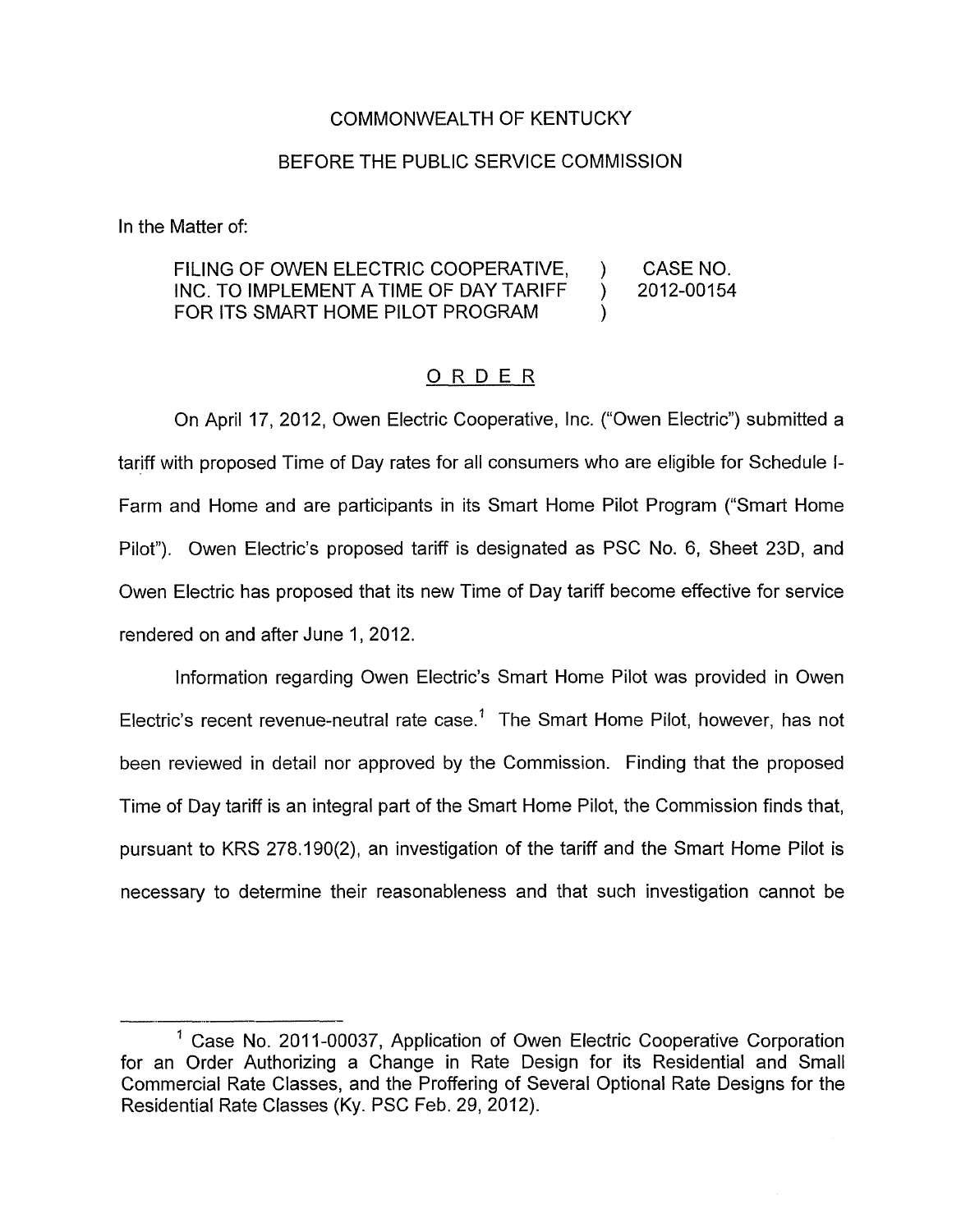concluded prior to the effective date of the proposed tariff. The Commission will use its best efforts to expedite this investigation.

IT IS THEREFORE ORDERED that:

1. This proceeding is opened to investigate the reasonableness of Owen Electric's proposed Time of Day tariff and Smart Home Pilot.

2. Owen Electric's proposed Time of Day tariff is suspended for three months, from June 1, 2012 up to and including August 31, 2012.

By the Commission



ATTEST:

<u>Aacry D. Beerwill</u> for

Case No. 2012-00154